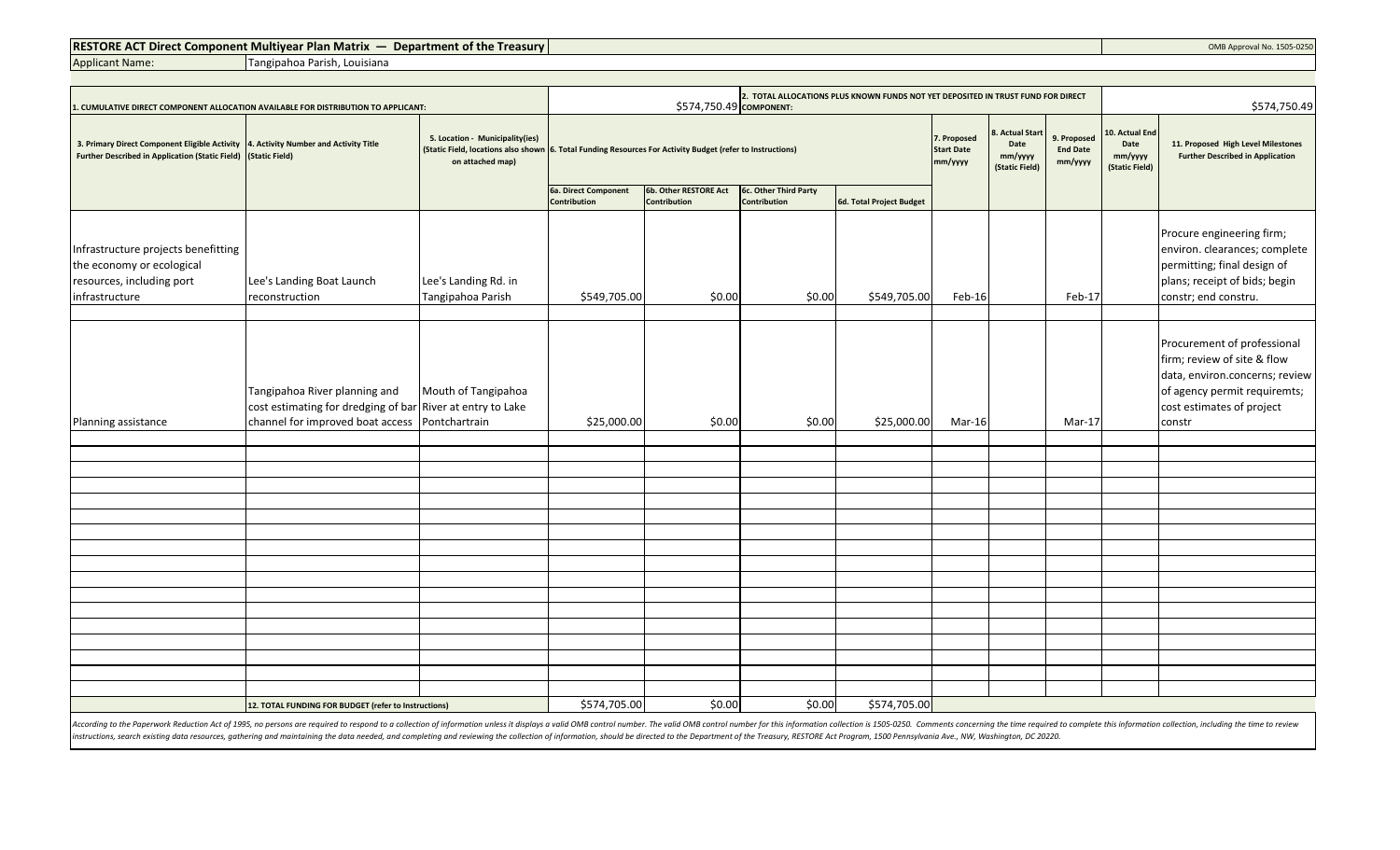# **RESTORE ACT Direct Component Multiyear Plan Narrative**

| Eligible Applicant Name: |               | <b>TANGIPAHOA PARISH GOVERNMENT</b>                                                                                        |  |  |  |  |  |  |
|--------------------------|---------------|----------------------------------------------------------------------------------------------------------------------------|--|--|--|--|--|--|
|                          |               | Name and Contact Information of the Person to be contacted (POC) on matters concerning this Multiyear Implementation Plan: |  |  |  |  |  |  |
| POC Name:                | IMISSY COWART |                                                                                                                            |  |  |  |  |  |  |
| POC Title:               |               | IPARISH GRANT COORDINATOR                                                                                                  |  |  |  |  |  |  |
| POC Email:               |               | missy@tangipahoa.org                                                                                                       |  |  |  |  |  |  |
| POC Phone:               |               | +1 (985) 748-3211                                                                                                          |  |  |  |  |  |  |

#### **B. PROVIDE A BRIEF NARRATIVE THAT DEMONSTRATES:**

1. The need, purpose, and objectives for each activity, including a detailed description of each activity.

Tangipahoa Parish, Louisiana's overall multi-year plan includes 2 projects which total \$574,705 in Restore Act funding, using Direct Component contributions from the Restore Act. This first, and highest priority, local project is the reconstruction of the Lee's Landing boat launch, which is in very poor physical condition, and has been severely damaged by a number of man-made and storm incidents. This boat launch is important because it is the primary public access point to the lower portions of the Tangipahoa River and into Lake Pontchartrain, the largest fresh water (though at times is brackish water during periods of low precipitation) lake in Louisiana, which borders the south end of the Parish boat launch). The site of this facility is located on public property owned by Tangipahoa Parish (purchased in 1975 and containing 2.8 acres and a public roadway, maintained by the Parish. This boat launch is used by emergency responders, as well as the general public, and by the State Wildlife agents as an entry point into the vast Joyce Wildlife Management area, owned by the State and bordering this area. This use of the boat launch is essential, especially because of it as a main access point used by the public to access fishing grounds, and for those responders to incidents such as the BP oil spill. The proposed project is an eligible Restore Act Activity 6, "infrastructure benefiting the local economy and ecological resources"; and also Activity 9, "Promotion of tourism in the Gulf Coast region, including recreational fishing". The second local project is budgeted at \$25,000 in Restore Act funds, and involves the preliminary stages of construction project, the planning and environmental/permitting analysis of a bar channel dredging project at the southernmost end of the Tangipahoa River, at the location where it empties into Lake Pontchartrain. This is the area used by small boaters for navigation into the Lake, and which has silted in over the past few years, so the boaters have great difficult passing through this shallow water area. Because of this being such a problem area, the Parish has opened talks with the Army Corps of Engineers to discuss the issues concerning this area. Restore Act funds will be designated only for the preliminary planning, cost estimating, environmental concerns, and permitting needs for this project. If the project continues, construction funds would be provided at a future time from a different source. (Note: At the present time, there is no cost estimate for the proposed construction phase of the project.) Eligible Activities #8 and #9, which include planning assistance and promotion of tourism and recreational fishing, provide eligibility purposes that should allow this project to move forward as part of the local Multi-year Plan.

2. How the applicant made the multiyear plan available for 45 days for public review and comment, in a manner calculated to obtain broad-based participation from individuals, businesses, Indian tribes, and non-profit organizations, such as through public meetings, presentations in languages other than English, and postings on the Internet. The applicant will need to submit documentation (e.g., a copy of public notices) to demonstrate that it made its multiyear plan available to the public for at least 45 days. In addition, describe how each activity in the plan was adopted after consideration of all meaningful input from the public.

Tangipahoa Parish provided information and input to the public in numerous ways, following the guidelines for the required 45-day period. The Restore Act Program and proposed projects were discussed at 4 public meetings, including 2 Parish Council meetings, and 2 public hearings. (See attached meeting minutes from publicily called meetings). The projects were presented as proposed or draft until after receiving public input. Public notice was made in the local official news journal for the Parish, a daily newspaper which is distributed and read Parish-wide, through an official public notice published on the following dates: November 28th, 2014, January 23rd, and May 21st, 2015. In addition, the notice was also posted on the entry doors for the Parish Council offices and Parish Courthouse during this same time period, and information was provided on the Parish government website, provided to each Parish Councilman before their public meeting, and mailed to a small group of interested non-profit and public entities. (see list that included several south-end small governments, the Chamber of Commerce, the SLU university business development center, and the Parish's Tourist Commission. The notice and a copy of the Plan was sent to these various organizations that may have had an interest in the Plan and potential projects. Although there has been no written response from the public, various persons at meetings have verbally expressed to the Parish President and Council members their support for the Plan and for the particular projects summarized herein. The Parish Council Resolution of Support was discussed and adopted at a public hearing and is attached to the Parish's proposal. (See attached.)

3. How each activity included in the applicant's multiyear plan matrix is eligible for funding and meets all requirements under the RESTORE Act.

The Restore Act Direct Component Funding Opportunity Announcement outlines which type of activities will be considered eligible by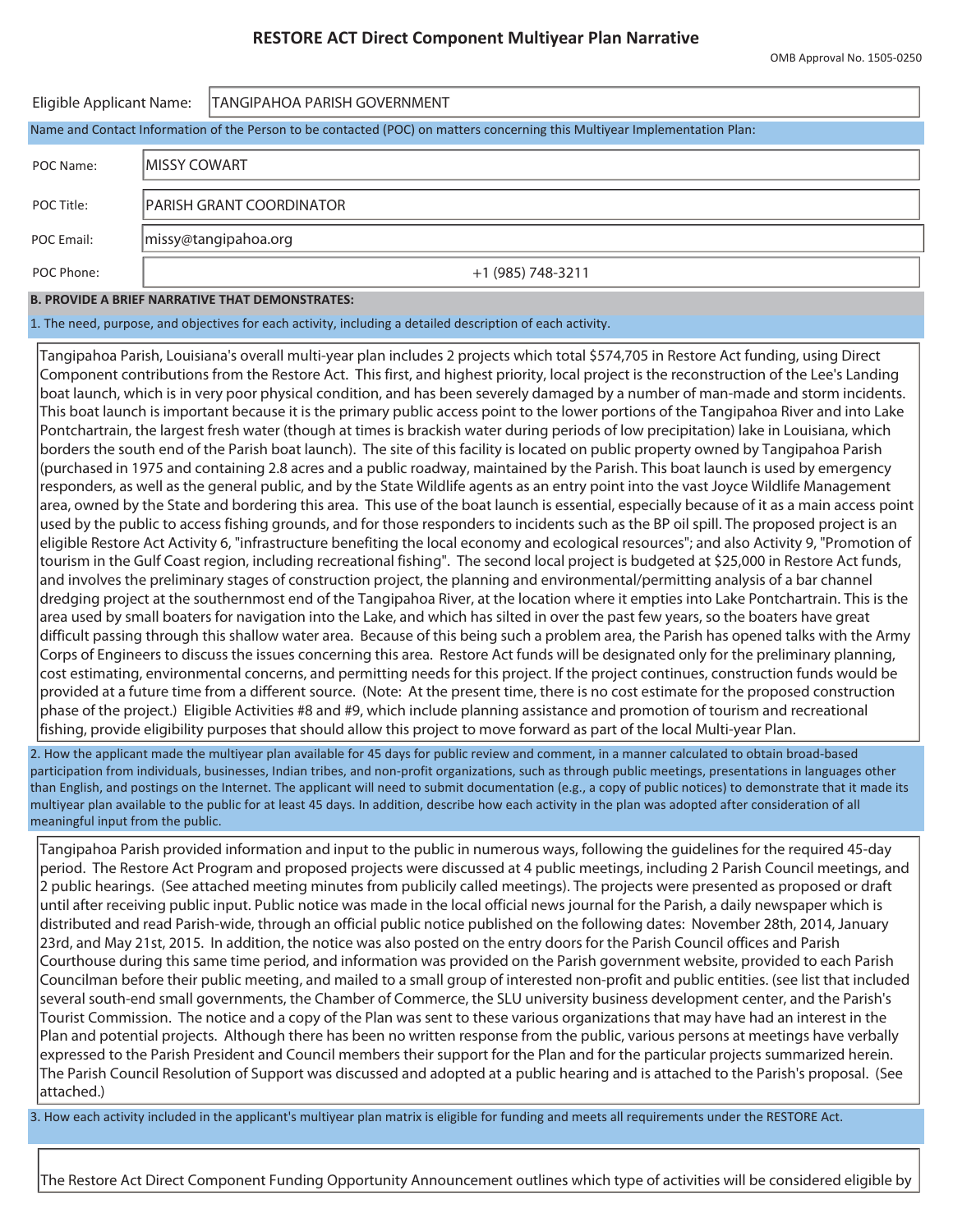the applicant reviewers. The Parish's proposed projects and activities meet at least 1 of the eligible activities outlined in Section 1.2 of the Restore Act Direct Component Application Guidance, particularly Eligible Activities 6.8 and 9. The activities relate to infrastructure projects and/or planning benefiting the economy or ecological resources, and both proposed projects also impact tourism and recreational fishing, and respond to the need for water dependent recreational needs in the Tangipahoa Parish Coastal Zone. The Parish government will be the responsible party for these projects and will maintain the project and activities once completed. The project also enhances access for emergency responders, during weather-related disasters and other emergency incidents that occur on this waterway. This planning project meets Eligible Activity 8 (or item h) for Planning Assistance outlined in Section 1.2 of the Restore Act Direct Component Application Guidance. This project and each Parish project are planning and construction related that are projects that will benefit the economy or ecological resources, and both projects also impact recreational fishing and respond to the need for water-dependent recreational needs in the Tangipahoa Parish Coastal Zone.

### 4. How the applicant will evaluate success of the activities included in the matrix.

Tangipahoa Parish will evaluate the success of its activities through monitoring of the project by the assigned Parish staff, as well as participation of the local Southeastern Louisiana University Biology Department, which will assist in the evaluation of the use and impact of the project/activities. All evaluation and monitoring will be in the form of written records that can easily be sent to federal authorities or to other interested organizations. The monitoring will include program compliance, financial monitoring, procurement, contracting, use of labor standards, Section 3, Equal Opportunity, project maintenance, and other requirements of the federal government. The evaluation will include written records, photographs, outcomes, and use of the facility, by date and by activity, in order to indicate how the facility is being used in relation to the objectives of the Restore Act. In addition, the project will be included in the annual independent financial and compliance audit required of the Parish government accounts and projects. The evaluation process will be led by the Parish's Program Manager-Project Director. The Planning project for the Tangipahoa River accessibility will be evaluated also upon it successfully addressing environmental concerns, public input when such additional meetings are called, and through the ability to secure Joint Use Permit applications from the US Army Corps of Engineers and the La. Dept. of Natural Resources.

5. How the activities included in the multiyear plan matrix were prioritized and the criteria used to establish the priorities.

The activities in the multi-year plan have been prioritized by the Parish based upon a) expected impact in filling a particular need or goal; b) feedback from the public in light of the public outreach and meetings; and c) the feasibility of being able to complete the project and having appropriate funding, even if longer term. Based upon those criteria, the Parish prioritized its projects as 1. Lee's Landing Boat Launch; and 2. Tangipahoa River planning work for the proposed dredging of a boat access channel at the river's mouth with Lake Pontchartrain. Various types of permitting may be required before any construction, which will be covered in the planning document that results from this project. Those summarized herein are the primary 2 projects that the public and Parish wanted to submit and have approved.

6. The relationship, if any, between the activities the applicant included in the multiyear plan matrix and other activities funded under the RESTORE Act.

There are no known direct relationships between the activities proposed by Tangipahoa Parish and by other activities in adjacent parishes or state-wide, funded under the Restore Act. Tangipahoa Parish reviewed the State's proposed multi-year plan and their proposed funding projects, as the State's proposed projects are located, not in Tangipahoa Parish, but in other parts of Louisiana.

*According to the Paperwork Reduction Act of 1995, no persons are required to respond to a collection of information unless it displays a valid OMB control number. The valid OMB control number for this information collection is 1505-0250. Comments concerning the time required to complete this information collection, including the time to review*  instructions, search existing data resources, gathering and maintaining the data needed, and completing and reviewing the collection of information, should be directed to the *Department of the Treasury, RESTORE Act Program, 1500 Pennsylvania Ave., NW, Washington, DC 20220.*